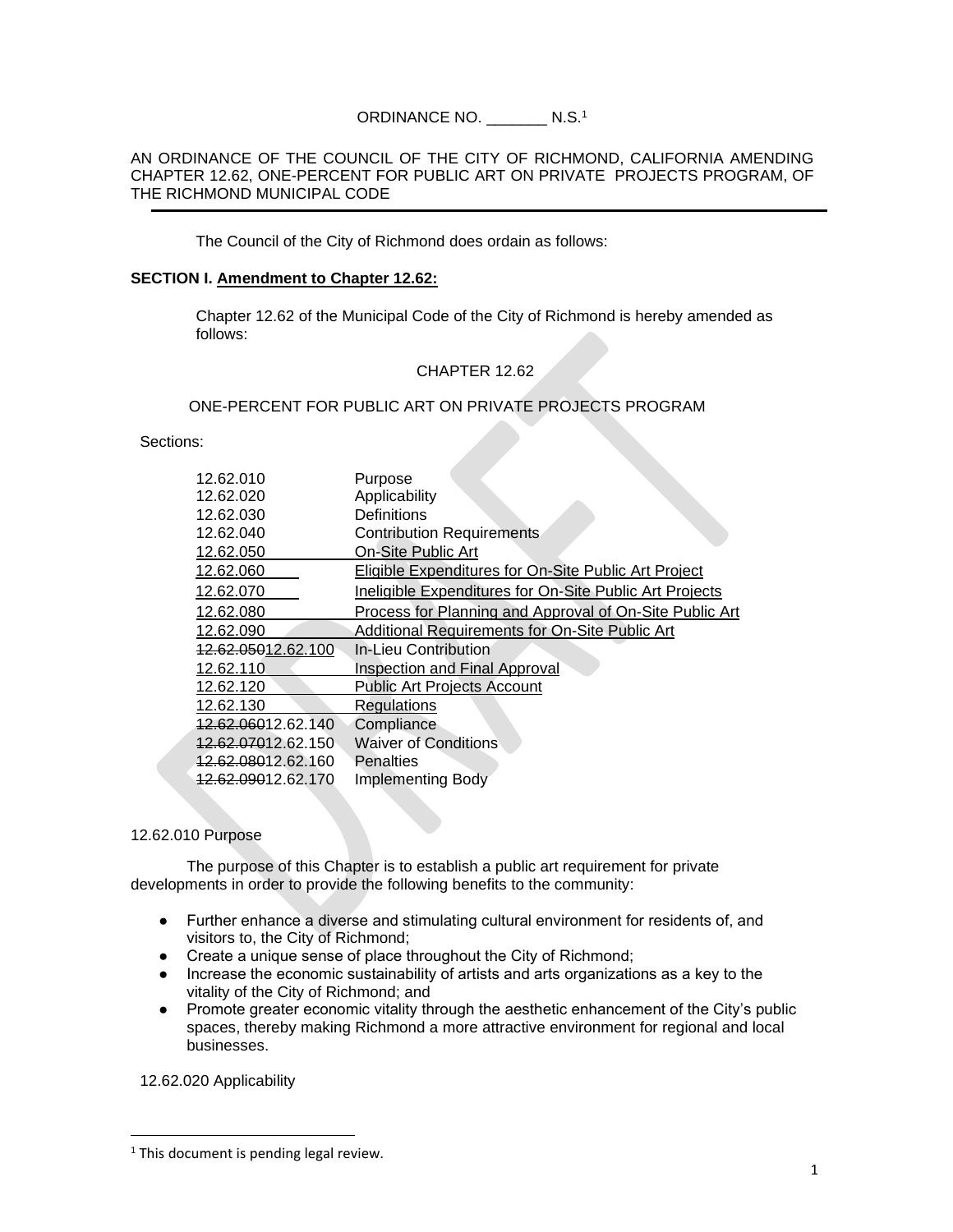- (a) This Chapter applies in all zoning districts in the City.
- (b) This Chapter applies to:
	- (1) New Commercial structures;
	- (2) New Industrial structures;
	- (3) New Multifamily residential projects of ten (10) or more Dwelling Units.
- (c) This Chapter applies to all construction of building additions, and/or renovations and/or tenant improvements exceeding \$500,000 in Building Development Costs.

Costs incurred and/or attributed to compliance with the identification and/or mitigation of seismic hazards, environmental conditions, including hazardous or toxic materials, or retrofitting for solar energy or other energy-saving facilities relating to existing structures shall not be included in calculating a project's Building Development Costs.

#### 12.62.030 Definitions

For purposes of this article, the following definitions shall apply:

- (a) "Artist" means an individual generally recognized by critics and peers as a professional practitioner of the visual, performing, or literary arts, as judged by the quality of that professional practitioner's body of work, educational background, experience, performances, commissions, exhibition record, publications, and production of Artwork.
- (b) "Artwork" that may be used to satisfy the requirements of this Chapter includes, but is not limited to, the following:
	- (1) Sculpture: Of any material or combination of materials; freestanding, wallsupported, suspended, mounted, installed, kinetic, electronic, or mechanical.
	- (2) Murals or paintings: Made of any material or variety of materials including traditional or non-traditional materials and means.
	- (3) Earthworks, neon, glass, organic materials (i.e., fiber, clay, wood, etc.), mosaics, photographs, prints, books, literary and performing arts, calligraphy, found objects, any combination of media, including audio, video, film, CD-ROM, DVD, holographic or computer-generated technologies, or other genres currently known or which may come to be known.
	- (4) Artwork may be permanent, temporary, fixed, or portable; may be an integral part of a building, facility, or structure; and may be integrated with the work of other design professionals.
	- (5) For the purposes of this policy, the following, unless specified or designed by an Artist, are not considered Artworks:
		- (i) Reproductions, by mechanical or other means, of original Artworks; however, limited editions controlled by the Artist, or original prints, cast sculpture, or photographs, may be included.
		- (ii) Decorative, ornamental, or functional elements that are not designed by an Artist.
		- (iii) Elements generally considered to be components of architecture or landscape design, such as vegetative materials, pools, paths, benches, receptacles, fixtures, planters, etc., which are not designed by an Artist.
		- (iv) Art objects that are mass-produced, ordered from a catalog, or of standard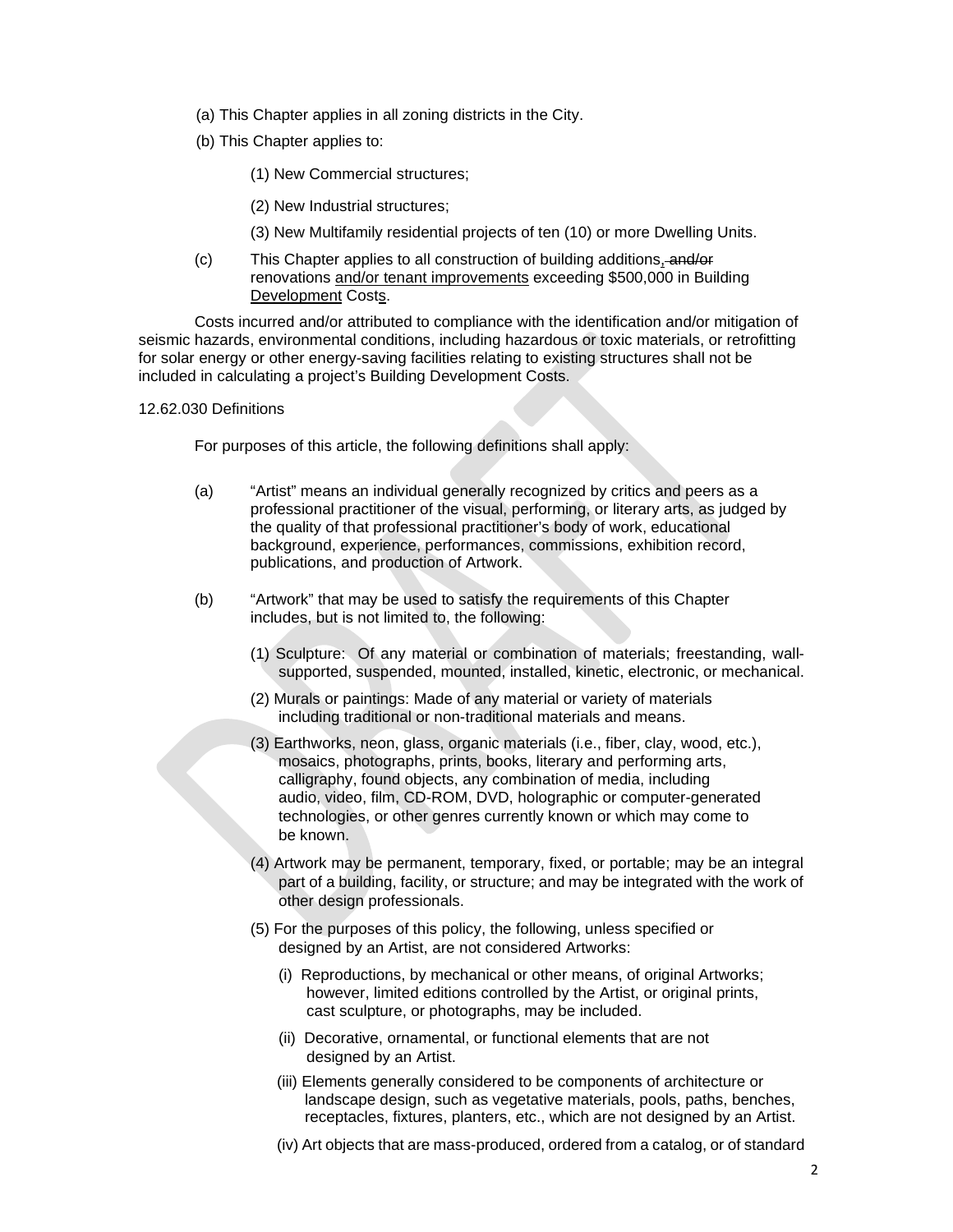design (such as benches or fountains), directional items or other functional elements such as graphics, signage, or maps.

- (v) Corporate logos.
- (c) "Building Development Costs" represent the construction costs as declared on all private development building permit applications, and as accepted by the Building Official, but shall not include costs solely attributable to design fees, tenant improvements, land acquisition costs or the cost of off-site improvements required as a condition of approval. "Building permit applications" includes, but is not limited to, all grading, building, landscaping, plumbing, mechanical, and electrical permit applications for the project. In the case of phased projects, the Building Development Costs of the project for purposes of this ordinance shall be determined based upon the total projected costs for all phases combined, but will be payable only as each phase is permitted.
- (d) "Commission" means the City of Richmond Arts and Culture Commission (and by extension the Public Art Advisory Committee, a subcommittee of the Richmond Arts and Culture Commission), which was established in 1997 to serve in an advisory capacity to the Mayor, City Council, and City Manager to promote, encourage, and increase support for arts and culture.
- (e) "In-lieu Contribution" means the Public Art funds generated by a Private Development that are deposited directly in the Public Art Projects Account (defined in subsection (i) herein) instead of being used for On- Site Publicly Accessible Art.
- (f) "On-Site Publicly Accessible Art" means an original Artwork by an Artist that is in a location that is accessible to and available for use by the general public during normal hours of business operation consistent with the operation and use of the premises.
- (g) "Private Developer" means any person or entity that is financially and legally responsible for the planning, development and construction, or maintenance and operation of any project subject to this Chapter.
- (h) "Private Development" means a building project that is funded by private funds, except where the Private Developer is in partnership with the City.
- (i) "Public Art Projects Account" means a separate account established in the City Treasury (formerly called the Public Art Fund) into which money acquired through the Percent for Art Resolution No. 70-97 (as may be amended) is deposited for the exclusive use of the Public Art Program.

(k) "Structure" means a building designed and constructed for human occupancy.

#### 12.62.040 Contribution Requirements

Private Developers subject to this Chapter shall either:

- a) Include On-Site Publicly Accessible Art valued at One Percent (1%) of the Building Development Costs.
- b) Pay an In-Lieu Contribution of One Percent (1%) of the Building Development Costs to the City's Public Art Projects Account as set forth in Section 12.62.050100.

# 12.62.050 On-Site Publicly Accessible Art

a) A developer may satisfy the requirements of this Chapter by constructing or installing on-site publicly accessible art valued at 1% of the Building Development Costs,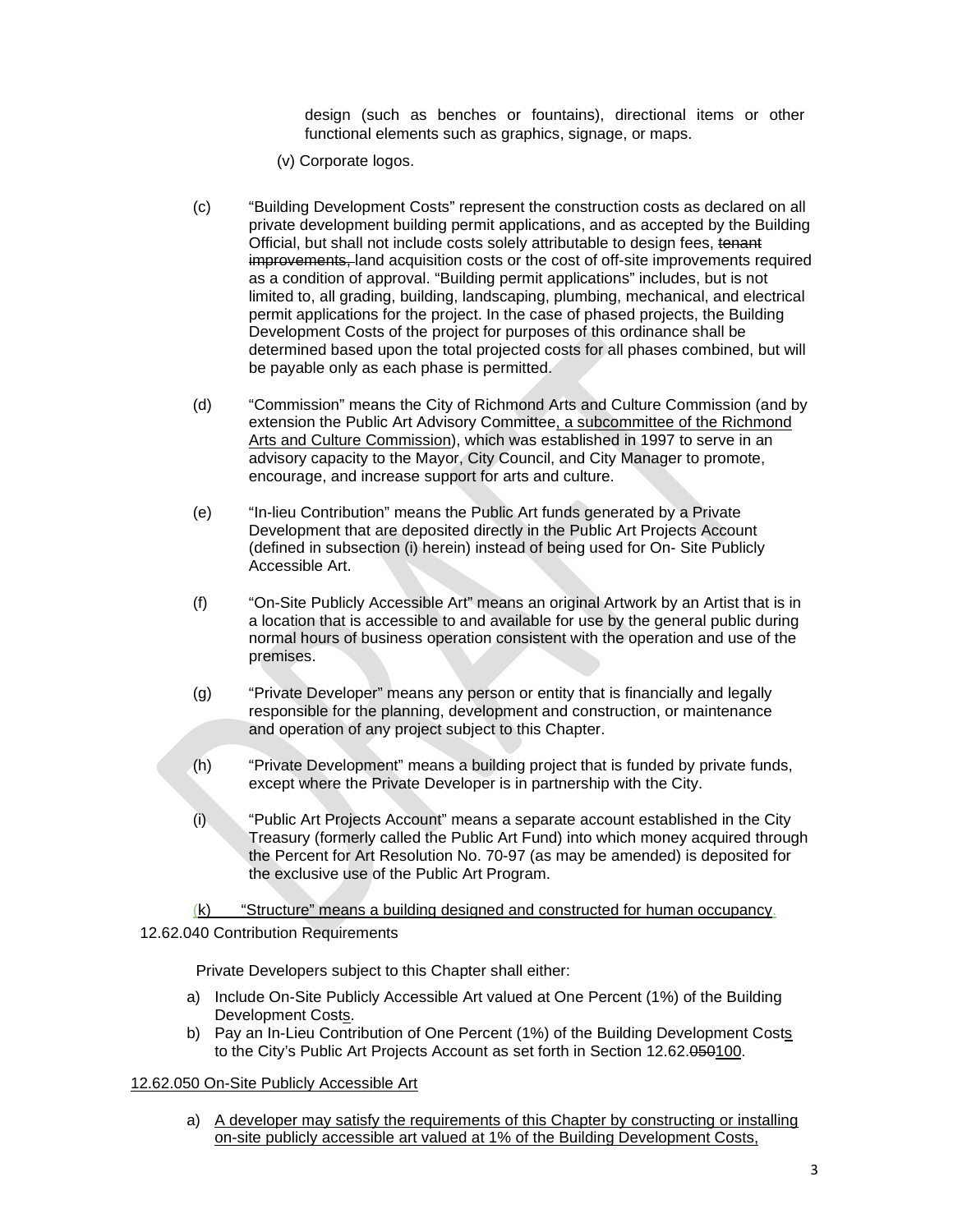adjusted as described in subsection (b) below. For purposes of budgeting and planning for on-site art, an initial estimate of the art contribution shall be calculated based on estimated Building Development Costs at the time of application for entitlements. The arts contribution shall be finally determined based on the Building Development Costs determined at the time the building permit is submitted.

b) If the market value of the on-site public art is greater than the art contribution provided in Subsection 12.62.050(a), the City shall have no obligation to refund the excess amount. If expenditures do not utilize the entire amount provided in 12.62.050(a), the remainder shall be deposited into the Public Art Projects Account.

# 12.62.060 Eligible Expenditures for On-Site Public Art Projects

The public art contribution for on-site installation may be expended only on costs associated with the selection, acquisition, purchase, commissioning, design, fabrication, placement, installation or exhibition of the public art, project management and administrative costs which shall not exceed 20% of the total budget, and contingency which shall not exceed 10% of the total budget. Eligible expenditures include:

- c) Artist fees;
- d) Labor of assistants, materials, and contracted services required for design, fabrication, engineering and installation of the public art;
- e) Any required permit or certificate fees and reasonable business and legal costs directly related to the public art;
- f) Reasonable art consultant fees, as established in regulations or guidelines approved by the City Manager to implement this Section;
- g) Communication, utilities, insurance and other indirect costs associated with the creation but not the operation of the public art;
- h) Transportation of the public art to the site;
- i) Preparation of the site specifically required for the public art, such as fabrication of platforms or pedestals;
- j) Installation of the public art;
- k) Mountings, anchorages, containments or other materials necessary for installation of the public art;
- l) Public art project management and administration, in an amount not to exceed 20% of the total art budget
- m) A plaque or plaques identifying the public art; and
- n) Contingency fund for unplanned expenses; no more than 10% of total art budget. Any remaining contingency at the completion of the project will revert to the City.

# 12.62.070 Ineligible Expenditures for On-Site Public Art Projects

Expenditures that are ineligible to be counted toward the on-site public art contribution include:

- a) Labor of assistants, materials, and contracted services not required for design, fabrication, engineering and installation of the public art;
- b) Promotional materials or activities for the artist, the public art, the development project, the developer or other parties involved in the development project;
- c) Opening, dedication or other costs of events for the public art, artist, developer or development;
- d) Services, materials, utilities or other expenses associated with the ongoing operation or maintenance of the public art; and
- e) Land costs or any other costs associated with the development that are not part of and solely attributable to the public art.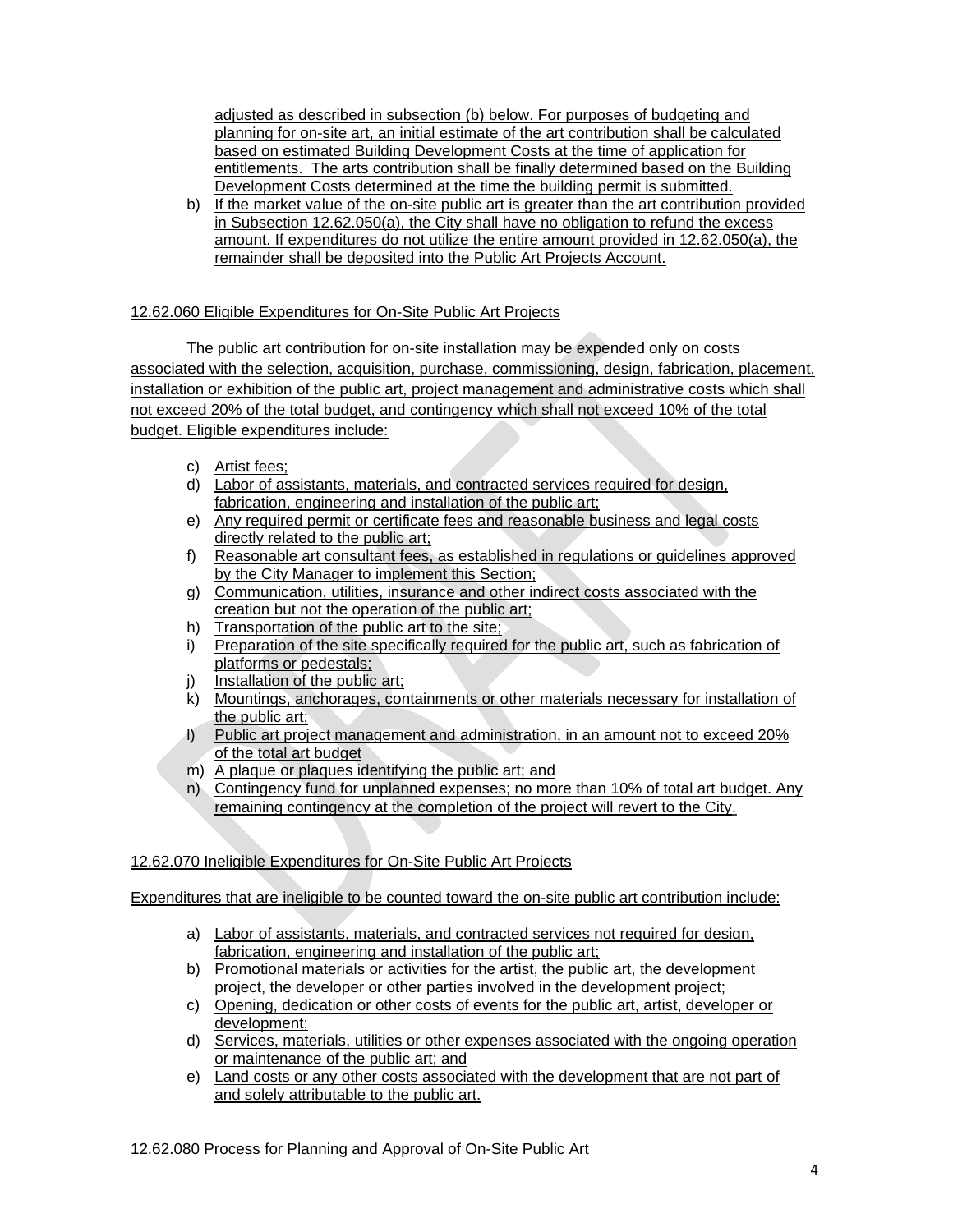- a) Application and Planning. Within 60 days of initial application for permitting or other discretionary approval, the developer shall consult with the Arts and Culture manager regarding a plan for meeting the requirements of this Chapter. This consultation must be complete before the development project is calendared for consideration by a public body, including the Design Review Board, Planning Commission or City Council, and before the Community Development Director issues any approvals with respect to the project.
- b) Public Art Advisory Committee Review and Richmond Arts and Culture Commission Approval. If the developer elects to comply with this Chapter by providing on-site art, the developer's public art plan must be presented to the Public Art Advisory Committee. The plan should include the process by which the art and artist will be selected while ensuring that no single artist be commissioned for more than 3 public arts in private development projects within Richmond, the type of art proposed, a plan to integrate the art into the site, and a proposed budget and schedule of payments. The Public Art Advisory Committee shall render a decision whether the proposed public art plan conforms to the requirements and intent of this Chapter within 90 days of submission of a complete application, as determined by the Arts and Culture staff. The developer shall not enter into contracts or make expenditures until the Richmond Arts and Culture Commission approves the on-site art plan. In addition, before initiating fabrication and installation of the on-site art, the developer shall return to the Public Art Advisory Committee for final approval of the artist and the proposed public art. The Public Art Advisory Committee shall render a decision within 60 days of submission of a complete proposal, as determined by the Arts and Culture staff. A recommendation for approval or rejection will be sent by the committee to the Richmond Arts and Culture Commission for approval within 60 days of submission. If the Commission approves the proposal, it shall forward a recommendation to the City Council (for acceptance of projects that are funded through the Public Art Projects Account over \$10,000). Public Art approvals shall be obtained as early as possible in the project application process. No building permit may be issued until the Richmond Arts and Culture Commission grants the approvals required under this subsection. On-site publicly accessible art is subject to, and shall comply with, all applicable City ordinances and laws and regulations of other governmental agencies. Prior to construction, the applicant shall identify and secure all applicable permits from affected City divisions and departments.

# 12.62.090 Additional Requirements for On-Site Public Art

- a) Plaque. The public art shall be identified by a plaque that meets the standards in use by the City at the time of installation of the public art.
- b) Ownership and Maintenance. All on-site public art shall remain the property of the property owner or the property owner's successor in interest. The property owner shall retain the obligation to provide all necessary maintenance to preserve the public art in good condition. Immediately upon installation and continuously thereafter, the property owner shall maintain the public art and shall promptly perform all necessary repairs and maintenance to the satisfaction of the City. The obligation to maintain and preserve the public art includes the obligation to take reasonable steps to protect the public art against destruction, damage or modification. The artist shall maintain copyright.
- c) Location and Relocation of Public Art. Except as provided herein, the public art must remain at the development in the location approved by the Richmond Arts and Culture Commission. A property owner may petition the Richmond Arts and Culture Commission to relocate the public art within the development project. When and if the development project is sold, the public art must remain at the development and may not be claimed as the property of the seller or removed from the site. If the development is to be demolished, the owner must relocate the public art to another publicly accessible permanent location approved in advance by the Richmond Arts and Culture Commission.
- d) Removal and Replacement of Public Art. If the owner desires to deaccession, sell or remove the public art from the site, the owner shall give prior notice to the City by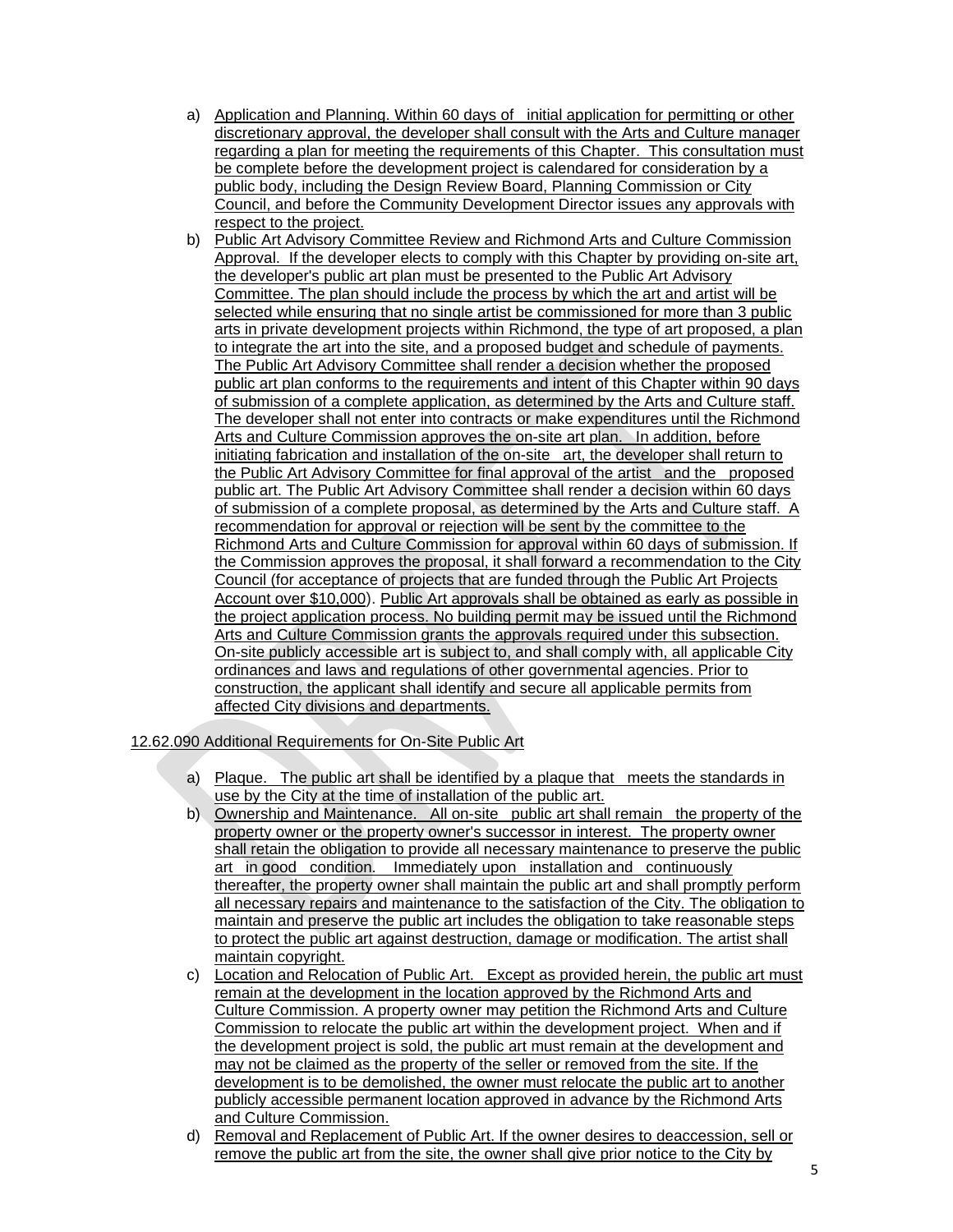providing written notice to the Public Art program staff no less than 90 days before the intended action. The owner must receive prior approval from the Richmond Arts and Culture Commission. The developer will be required to replace the sold or deaccessioned artwork with an alternative work of equivalent or greater value, as determined by the Richmond Arts and Culture Commission, in current dollars. In the alternative, the developer may elect to pay fees in lieu of replacing on-site art, at a reasonable rate equivalent to the cost of replacing the art in current dollars, as determined by the Richmond Arts and Culture Commission.

- e) Statutory and Contractual Rights of Artists. The owner is solely responsible for complying with all statutory and contractual rights of the artist, including rights under the California Preservation of Works of Art Act, the federal Visual Artists' Rights Act, and any other applicable law.
- f) Covenant; Recordation. The property owner shall record against the property a declaration of covenants, conditions and restrictions, in favor of the City, and in a form approved by the City Attorney. The declaration shall include (I) the owner's obligation to provide all necessary maintenance of the public art, including preservation and restoration of the public art, in good condition, to the reasonable satisfaction of the City, and to protect the public art against destruction or damage; (ii) the owner's obligation to ensure that the public art is accessible to the public as required by this Chapter and (iii) any other terms reasonably necessary to implement this Chapter.
- g) Inspection; Remedies. The City shall have the right to inspect the public art, on reasonable notice, to ensure compliance with this Chapter. Failure to maintain the public art as required by this Section is hereby declared to be a public nuisance. The City may remedy the public nuisance and may pursue additional remedies to obtain compliance with this Chapter. In addition to all other remedies provided by law, in the event the owner fails to maintain the public art, on reasonable notice the City may perform all necessary repairs and maintenance, or may secure insurance or other needed services, and the costs thereof shall become a lien against the real property.

# 12.62.05012.62.100 In-Lieu Contribution

- a) Applicability. As an alternative to providing On-Site Publicly Accessible Art, the Private Developer may elect to pay an In-Lieu Contribution to the City as set forth in this Section.
- b) Purpose. Any In-Lieu Contributions paid to the City pursuant to this Chapter shall be used for art and cultural services as set forth in the Public Art Program Policies and Procedures.
- c) Amount of Contribution. The In-Lieu Contribution shall be One Percent (1%) of the Building Development Costs.
- d) Time of Payment of Contribution. The In-Lieu Contribution shall be paid at the same time of as other building permit issuance fees.
- e) The developer and/or owner may, by special application and review by the Public Arts Advisory Committee and approval by the Richmond Arts and Culture Commission, satisfy the in-lieu contribution with the inclusion of space within the development project that is generally open to the public during regular business hours and is dedicated by developer and/or owner for regular use as a rotating art gallery, free of charge and/or with developer and/or owner's provision, design and commitment of at least five hundred (500) square feet of space within the development project, to be made available to the public for the primary use of arts and cultural programming. If expenditures do not utilize the entire 1% of the Building Development Costs, the remainder shall be deposited into the Public Art Projects Account.

#### 12.62.110 Inspection and Final Approval.

Before a Certificate of Occupancy or Final Inspection is issued for the development project,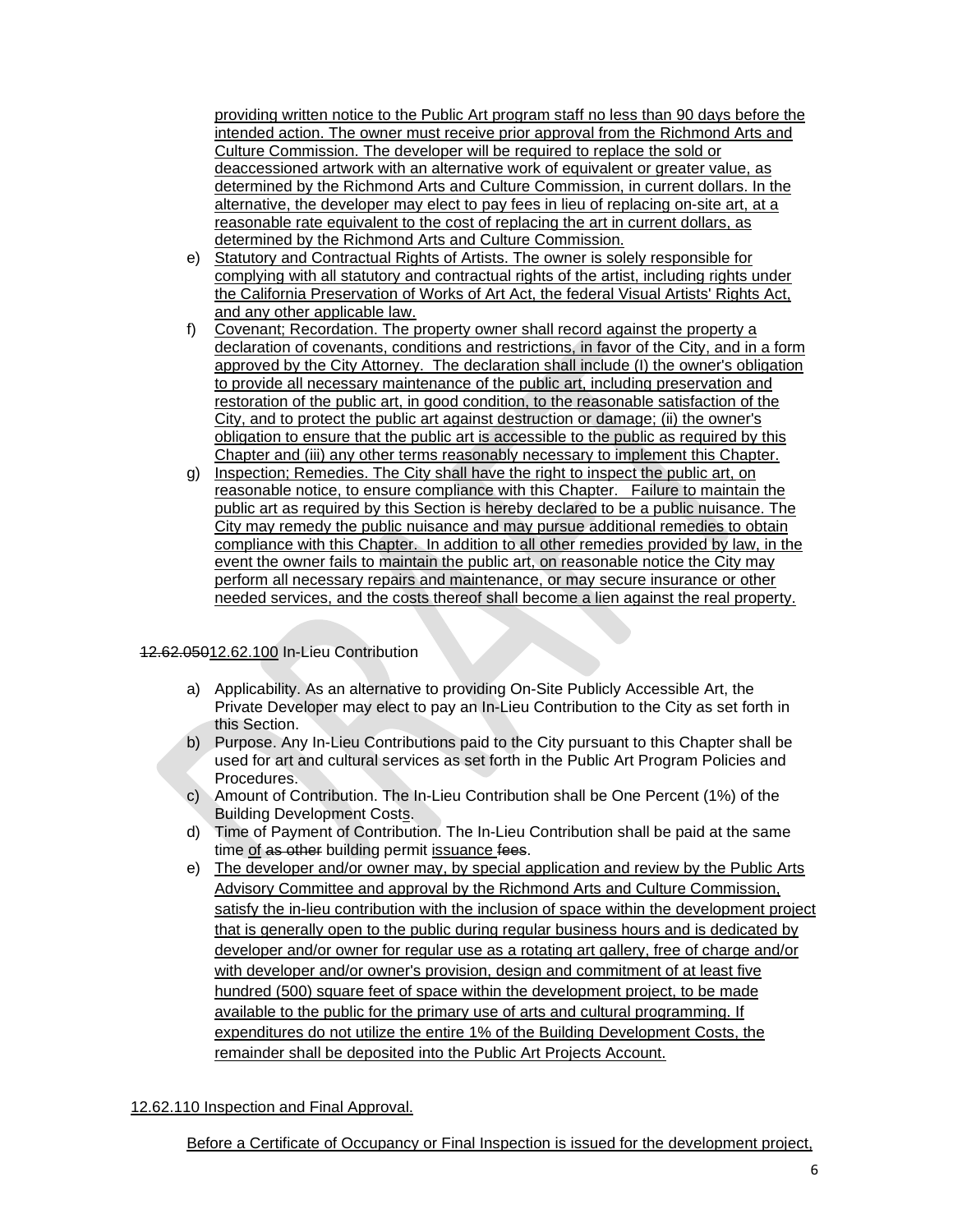the Public Art program staff shall inspect and confirm that either: (I) public art has been installed as required by the Richmond Arts and Culture Commission's approval; or (ii) in-lieu contribution has been paid in full. In addition, before a Certificate of Occupancy or Final Inspection is issued, the Public Art program staff shall confirm that the developer has executed and recorded a covenant as required by Section 12.62.090(f)

### 12.62.120 Public Art Projects Account

The fund entitled "Public Art Projects Account" shall account for in-lieu contributions made under Section 12.62.100. This fund and the interest thereon shall be maintained by the Finance Director according to standard governmental accounting requirements. The Public Art Projects Account shall be reserved for the design, acquisition, commission and installation of new works of art and art experiences in Richmond, or for such other equivalent artistic purposes approved by the Richmond Arts and Culture Commission. Funds may be used for project management and administration costs associated with acquisition of new works, not to exceed 20% of the project budget, and for the repair, maintenance, conservation and insurance of those works. Art works acquired through the Public Art Projects Account shall be owned by the City of Richmond and generally made accessible to the public.

The Arts and Culture Manager shall be required to seek approval from the City Council on spending from the Public Art Projects Account for amounts greater than \$10,000.

### 12.62.130 Regulations

The City Manager, or their designee, is authorized to adopt administrative regulations, procedures or guidelines that are consistent with and that further the terms and requirements of this Chapter.

# 12.62.060 12.62.140 Compliance

On-Site Publicly Accessible Art is subject to, and shall comply with, all applicable City ordinances and laws and regulations of other governmental agencies. Prior to construction, the applicant shall identify and secure all applicable permits from the Community Development Department Planning and Building Divisions, Public Works Planning and Building Services Department, Infrastructure & Maintenance Operations (DIMO) and other affected City divisions and departments. The process for identifying and securing required permits shall be set forth in the approved Public Art in Private Development Program Policies and Procedures.

### 12.62.070 12.62.150 Waiver of Conditions

Any portion of the provisions of this article may be waived by majority vote of the City Council or otherwise pursuant to waiver provisions established in the approved Public Art in Private Development Program Policies and Procedures.

#### 12.62.080 12.62.160 Penalties

In addition to other fines or penalties provided by State or municipal law, the City may revoke or suspend any discretionary permit granted to any owner or developer who violates the provisions of this Chapter, or may, by legal action, seek recovery of the applicable In-Lieu Contribution.

### 12.62.090 12.62.170 Implementing Body

a) The Richmond Arts and Culture Commission (RACC) or its designee shall have the sole discretion for implementing the provisions of this Chapter according to the Public Art Program Policies and Procedures, subject to the review of adopted by the City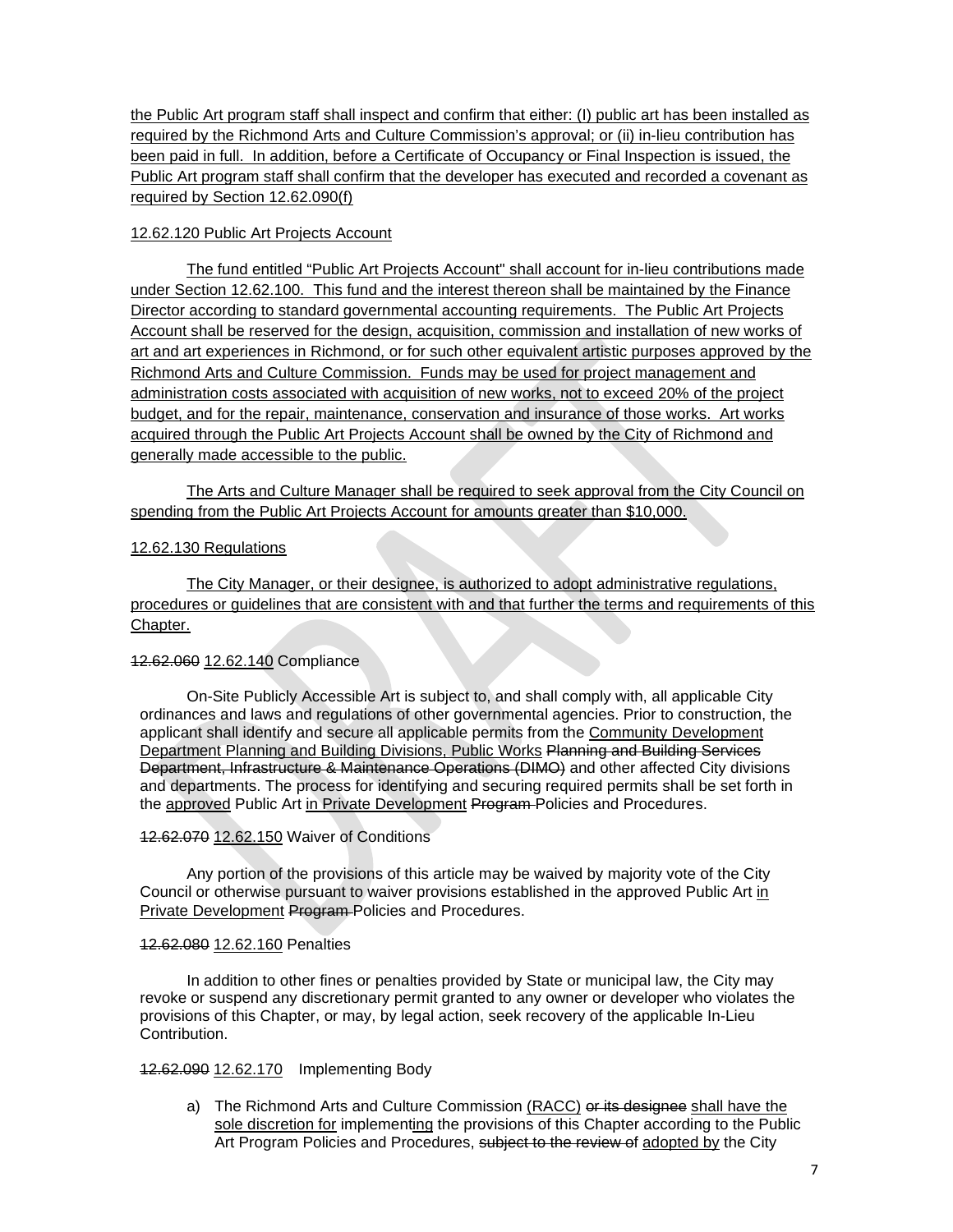Council. The Public Art Advisory Committee, a subcommittee of the RACC, will provide approvals and recommendations on actions for the Richmond Arts and Culture Commission.

b) The Richmond Arts and Culture Commission (RACC) or its designee shall be responsible for determining if On-Site Publicly Accessible Art complies with the Public Art Program Policies and Procedures. The Public Art Advisory Committee, a subcommittee of the RACC, will provide approvals and recommendations on actions for the Richmond Arts and Culture Commission.

**SECTION II. Severability.** If any section, subsection, subdivision, paragraph, sentence, clause or phrase of this Ordinance is for any reason held to be unconstitutional or invalid, such a decision shall not affect the validity of the remaining portions of this Ordinance. The City Council hereby declares that it would have passed each section, subsection, subdivision, paragraph, sentence, clause or phrase of this ordinance irrespective of the unconstitutionality or invalidity of any section, subsection, subdivision, paragraph, sentence, clause or phrase.

**SECTION III. California Environmental Quality Act.** This Ordinance is not a project under the requirements of the California Environmental Quality Act, together with related State CEQA Guidelines (collectively, "CEQA") because the adoption of this ordinance is not an activity that has the potential for a direct physical change or reasonably foreseeable indirect physical change in the environment; and a project does not include the creation of a government funding mechanism that does not involve any commitment to any specific project (CEQA Guidelines section 15378). In the event that this Ordinance is found to be a project under CEQA, it is subject to the CEQA exemption contained in CEQA Guidelines section 15061(b)(3) because it can be seen with certainty to have no possibility of a significant effect on the environment. CEQA applies only to projects which have the potential of causing a significant effect on the environment. Where it can be seen with certainty that there is no possibility that the activity in question may have a significant effect on the environment, the activity is not subject to CEQA. In this circumstance, the amendments to the Ordinance would have no or only a de minimis impact on the environment. The foregoing determination is made by the City Council in its independent judgment.

**SECTION IV. Effective Date.** This ordinance becomes effective thirty (30) days after its final passage and adoption.

\*\*\*\*\*\*\*